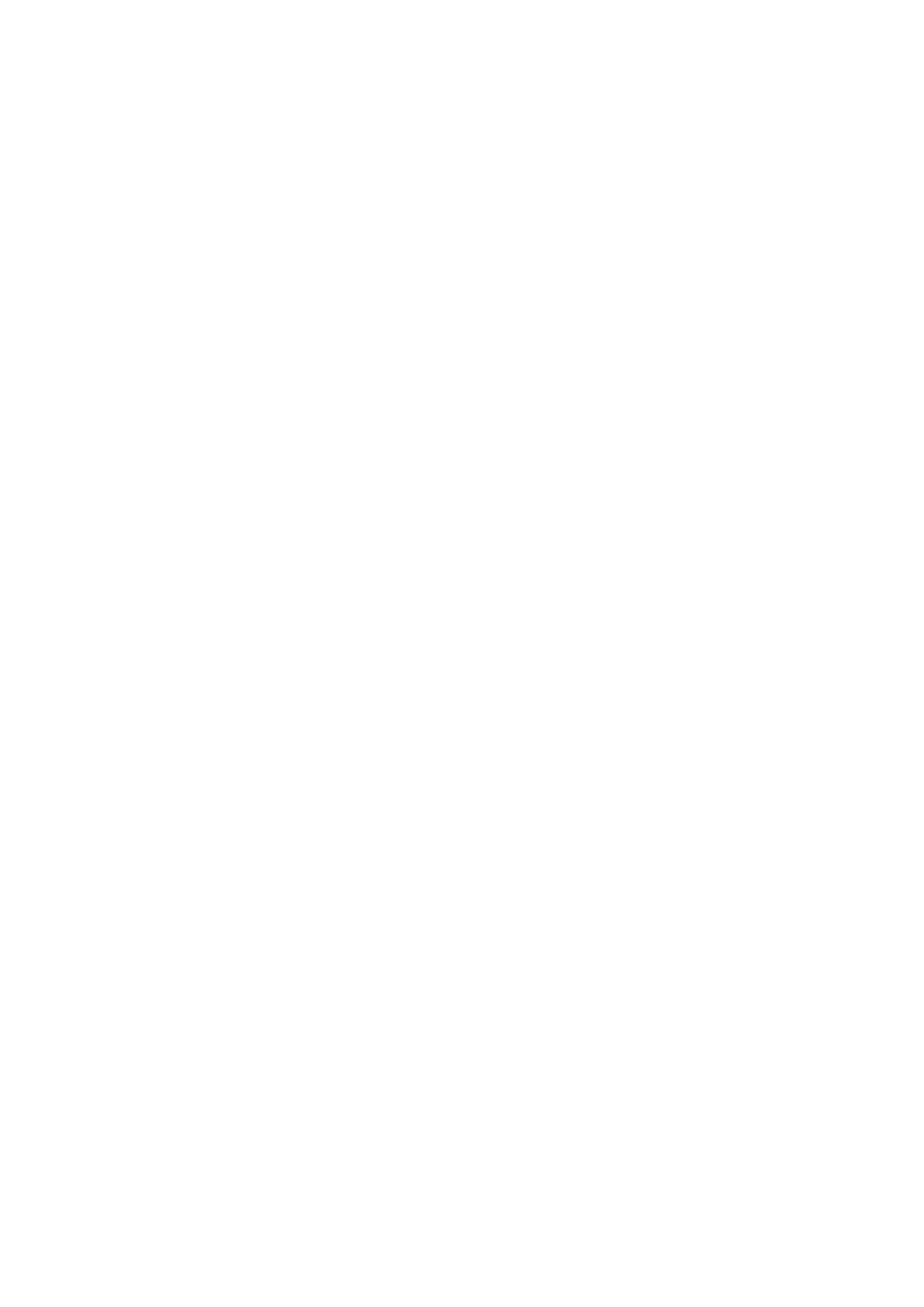

## **EASTERN HEALTH AUTHORITY BOARD OF MANAGEMENT MEETING**

## **WEDNESDAY 25 MAY 2022**

Notice is hereby given that a meeting of the Board of Management of the Eastern Health Authority will be held at Eastern Health Authority Offices, 101 Payneham Road, St Peters on Wednesday 25 May 2022 commencing at 6.00 pm.

A light meal will be served at 5.30 pm.

Ladisoni

MICHAEL LIVORI **CHIEF EXECUTIVE OFFICER**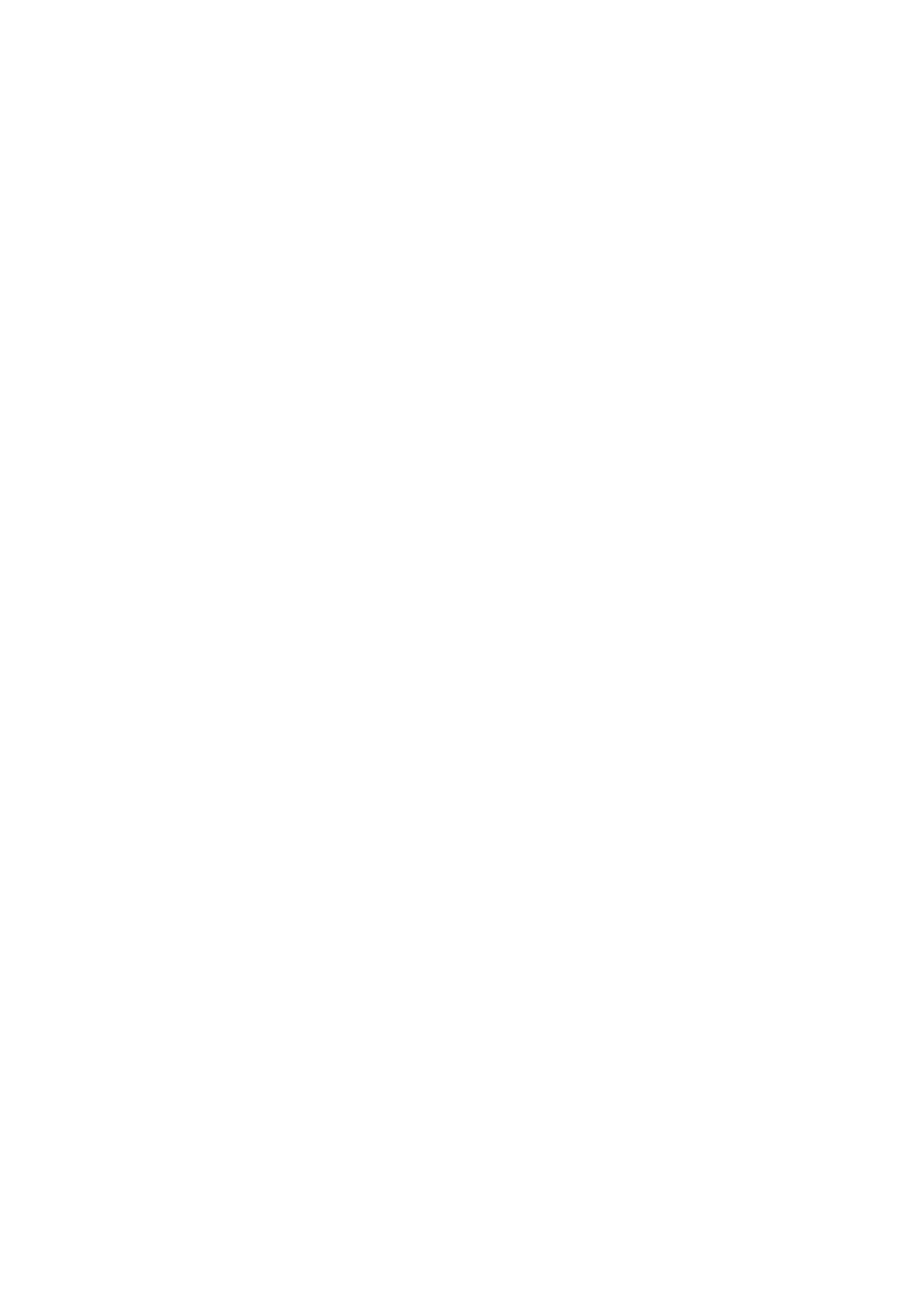# **AGENDA**

#### **EASTERN HEALTH AUTHORITY BOARD OF MANAGEMENT MEETING**

#### **WEDNESDAY 25 MAY 2022**

#### **Commencing at 6.00 pm**

#### **1 Opening**

#### **2 Acknowledgement of Traditional Owners**

We acknowledge this land that we meet on today is the traditional land of the Kaurna People and that we respect their spiritual relationship with their country.

#### **3 Opening Statement**

We seek understanding and guidance in our debate, as we make decisions for the management of the Eastern Heath Authority, that will impact the public health on those that reside, study, work in and visit the constituent councils that the Eastern Health Authority Charter provides services to.

#### **4 Apologies**

#### **5 Minutes**

Recommendation

That the minutes of the meeting of the Council held on Wednesday 27 April 2022 as printed and circulated be taken as read and confirmed.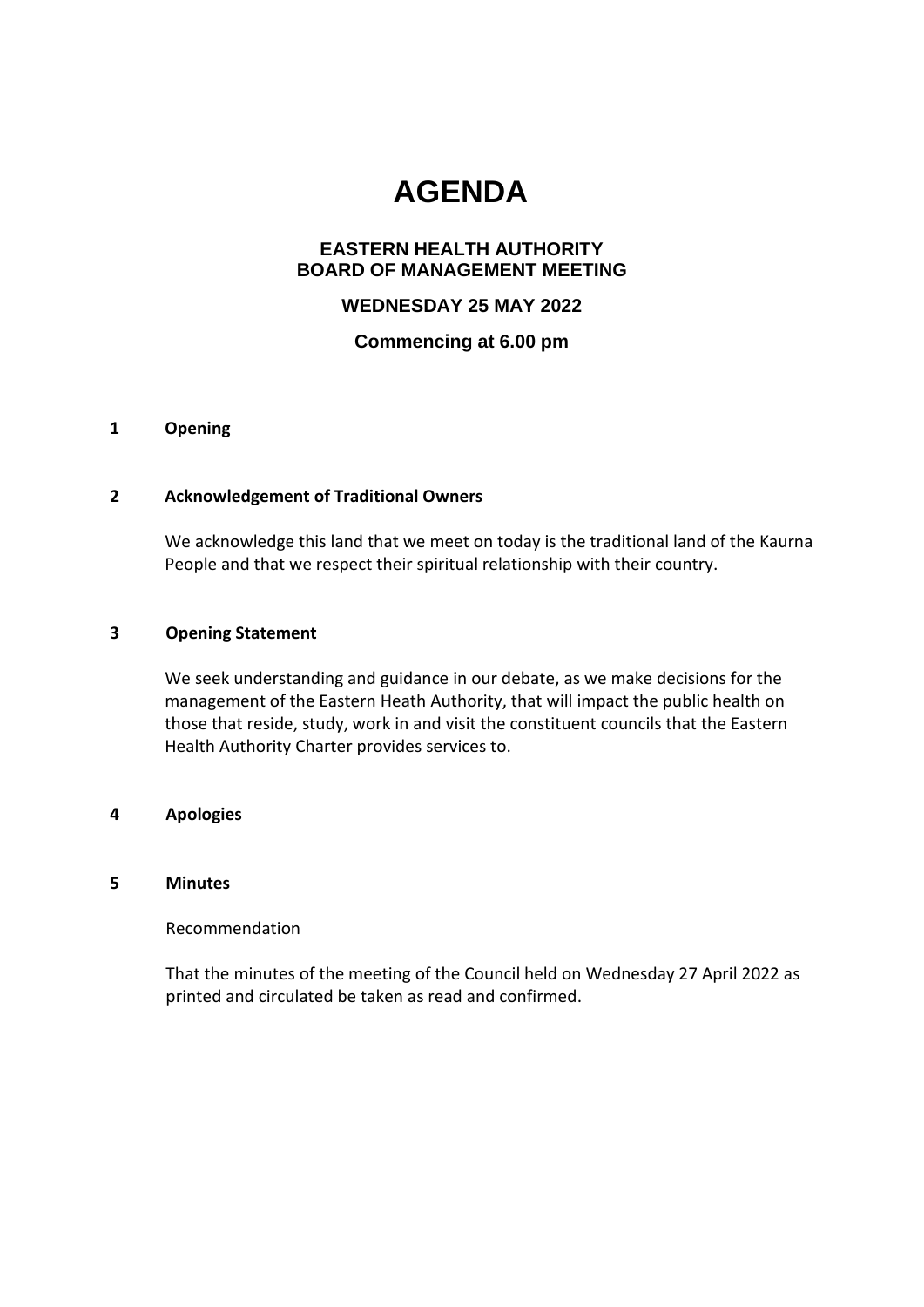## **EASTERN HEALTH AUTHORITY**

Minutes of the Meeting of the Board of Management of Eastern Health Authority (EHA) held at EHA Offices, 101 Payneham Road, St Peters on 27 April 2022 commencing at 6:00pm.

#### **MEMBERS PRESENT:**

| Cr G Knoblauch, Cr S Whitington (via Teams) Norwood, Payneham & St Peters |                                        |
|---------------------------------------------------------------------------|----------------------------------------|
| Cr P Cornish, Cr J Davey                                                  | <b>Burnside</b>                        |
| Cr J Kennedy                                                              | Campbelltown                           |
| Cr K Barnett                                                              | Prospect                               |
| Cr J Nenke                                                                | Corporation of the Town of Walkerville |

#### **In attendance:**

| M Livori | <b>Chief Executive Officer</b>   |
|----------|----------------------------------|
| N Conci  | Team Leader Environmental Health |

#### **1 OPENING**:

The meeting was declared open by the Cr P Cornish at 6:11 pm.

#### **3 ACKNOWLEDGEMENT OF TRADITIONAL OWNERS:**

We acknowledge this land that we meet on today is the traditional land of the Kaurna People and that we respect their spiritual relationship with their country.

#### **3 OPENING STATEMENT:**

We seek understanding and guidance in our debate, as we make decisions for the management of the Eastern Heath Authority, that will impact the public health on those that reside, study, work in and visit the constituent councils that the Eastern Health Authority Charter provides services to.

#### **4 APOLOGIES:**

| M Hammond    | Campbelltown                                |
|--------------|---------------------------------------------|
| N Cunningham | Prospect                                    |
| Cr M Bishop  | Corporation of the Town of Walkerville      |
| K Paparella  | Team Leader Administration and Immunisation |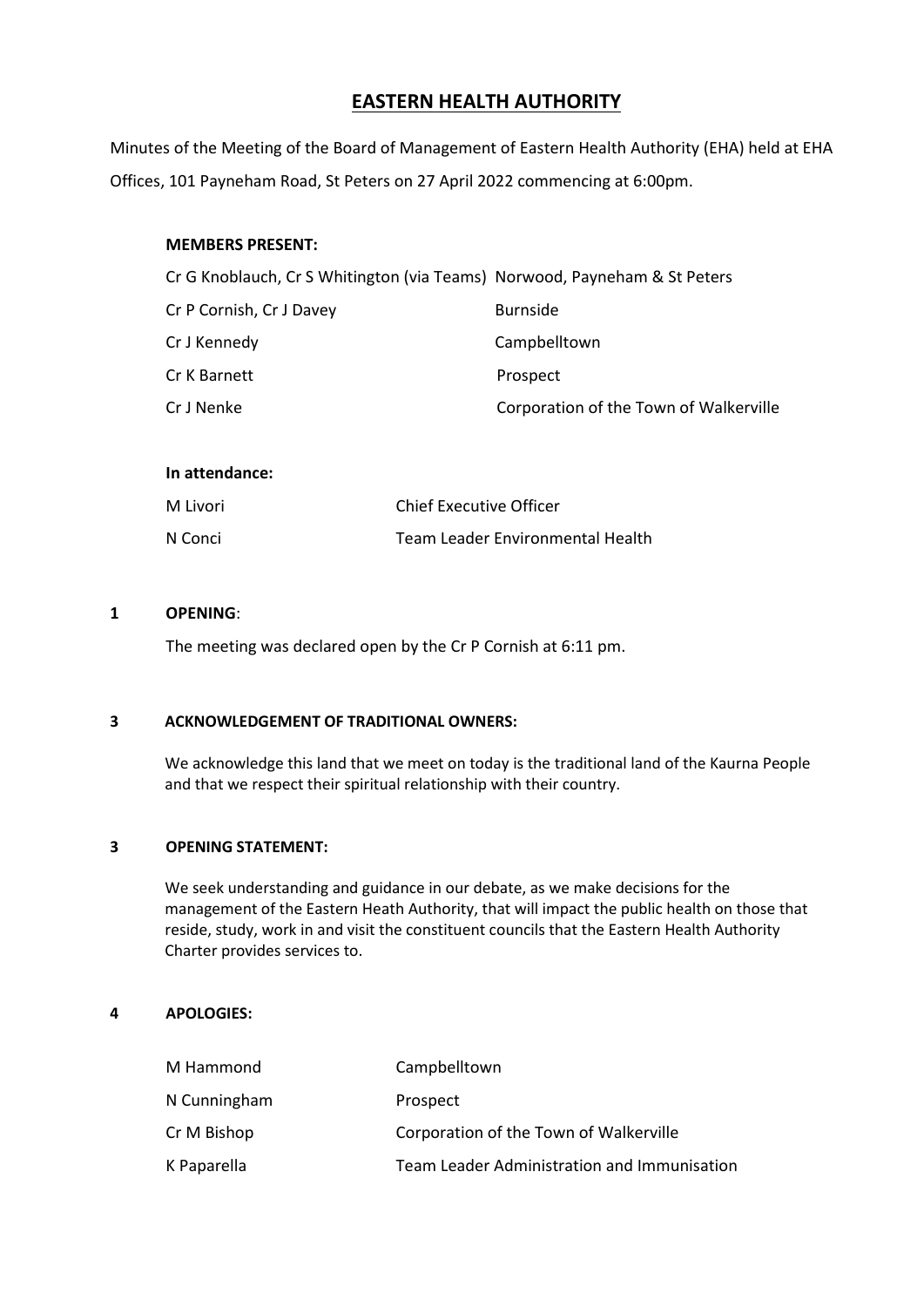#### **5 CONFIRMATION OF MINUTES:**

#### Cr K Barnett moved:

The minutes of the meeting of the Board held on 30 March 2022 be taken as read and confirmed. Seconded by Cr J Davey

**CARRIED UNANIMOUSLY 1: 042022** 

#### **6 MATTERS ARISING FROM THE MINUTES:**

Nil.

#### **7 ADMINISTRATION REPORT**

## **7.1 FINANCE REPORT AND THIRD AND FINAL (MARCH 2021) BUDGET REVIEW FOR 2021/2022**

Cr J Kennedy moved:

That:

1. The Finance Report and Third and Final (March 2022) Budget Review for 2021/2022 Report be received.

Seconded by Cr J Davey

**CARRIED UNANIMOUSLY 2: 042022**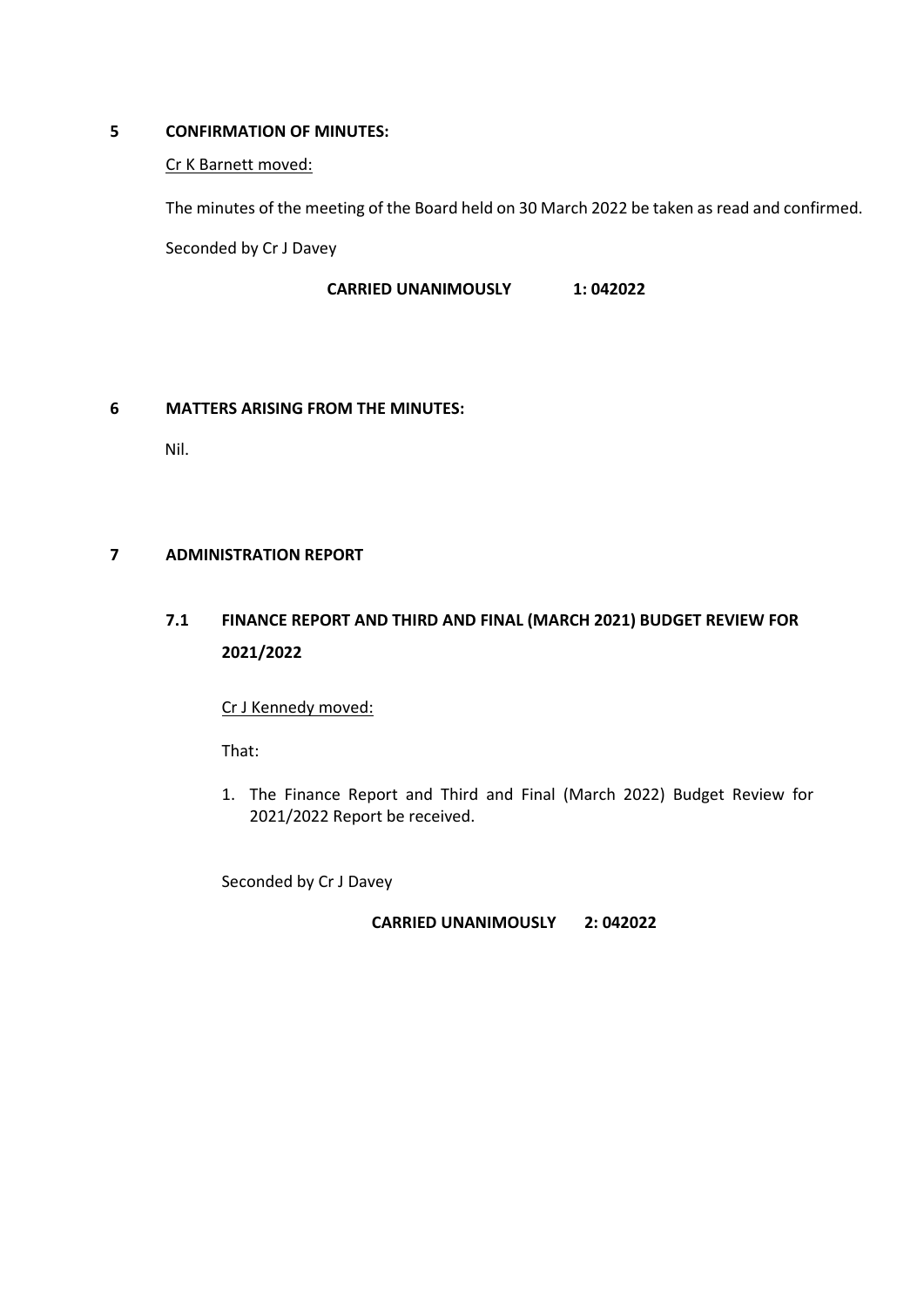# **7.2 SUBMISSION IN RELATION TO NEW DRAFT FOOD SAFETY STANDARD AND AMENDMENTS TO FOOD SAFETY STANDARD 1.1.17**

#### Cr G Knoblauch moved:

That:

1. The report regarding the Submission in Relation to New Draft Food Safety Standard and Amendments to Food Safety Standard 1.1.17 is received.

Seconded by Cr S Whitington

**CARRIED UNANIMOUSLY 3: 042022** 

#### **8 INFORMATION REPORTS**

#### **8.1 ENVIRONMENTAL HEALTH ACTIVITY REPORT**

Cr J Nenke moved:

That:

1. The Environmental Health Activity Report is received.

Seconded by Cr J Kennedy

**CARRIED UNANIMOUSLY 4: 042022** 

#### **8.2 IMMUNISATION**

Cr K Barnett moved:

That:

1. The Immunisation Services Report is received.

Seconded by Cr J Davey

 **CARRIED UNANIMOUSLY 5: 042022**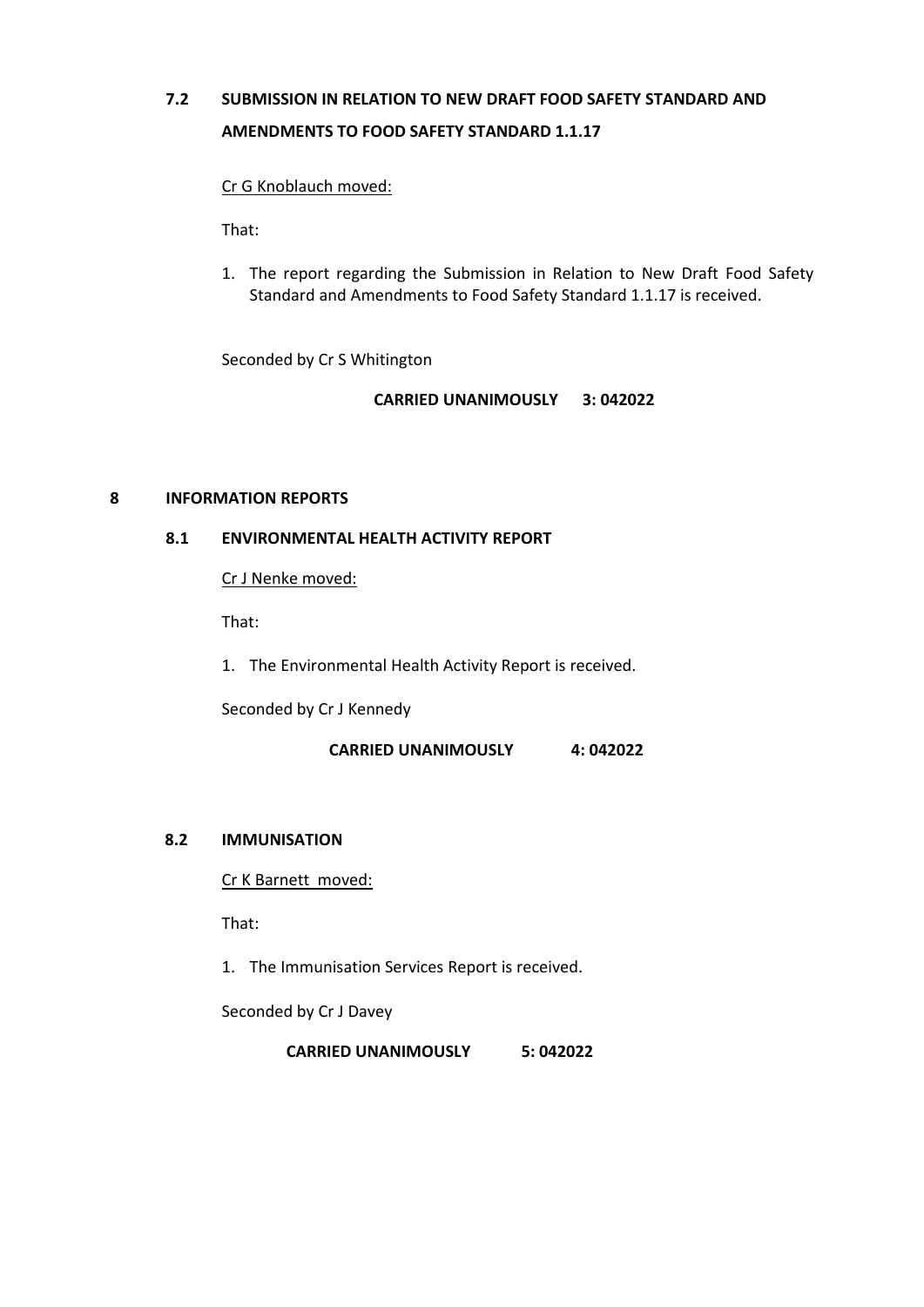#### **9 OTHER BUSINESS**

Cr J Davey moved:

That:

EHA send best regards and wishes to Cr Norm Coleman.

Seconded by Cr G Knoblauch

 **CARRIED UNANIMOUSLY 6: 042022** 

#### **10 CLOSURE OF MEETING:**

The Chairperson, Cr P Cornish, declared the meeting closed at 6:55pm.

The foregoing minutes were printed and circulated to EHA Members and member Councils on 29 April 2021.

-----------------------------------------

**Cr P Cornish** 

**CHAIRPERSON**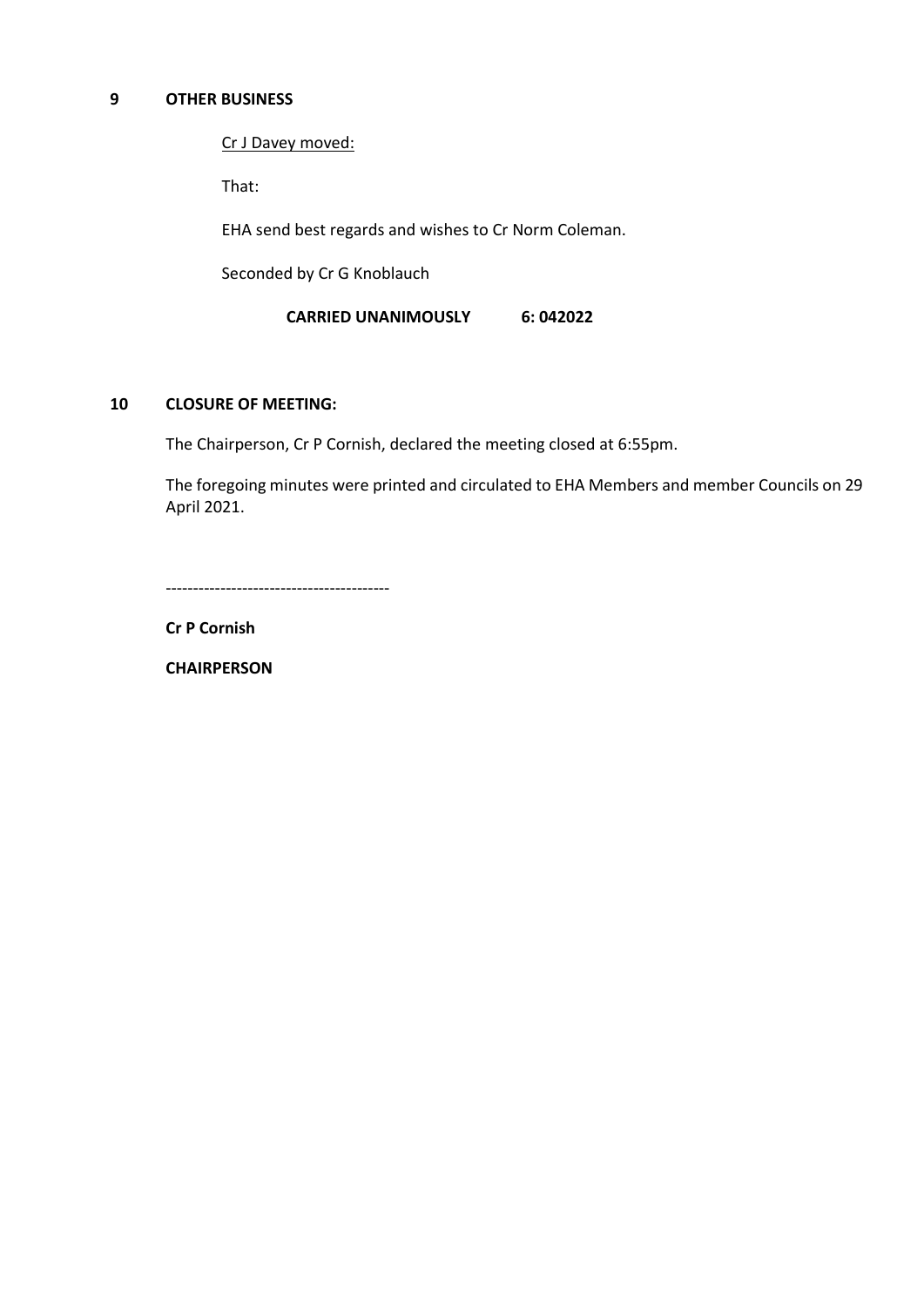# *Agenda continued*

### **6 Matters arising from the minutes**

| 7 | <b>Confidential reports</b>                                                                    |                                                                   |  |
|---|------------------------------------------------------------------------------------------------|-------------------------------------------------------------------|--|
|   | 7.1                                                                                            | Appointment of Independent Member to the Eastern Health Authority |  |
|   | 7.2                                                                                            | Chief Executive Officer Performance Review and Remuneration       |  |
| 8 |                                                                                                | <b>Other Business</b>                                             |  |
| 9 |                                                                                                | Correspondence                                                    |  |
|   | Correspondence from and to the Corporation of the Town of Walkerville<br>re: Membership of EHA |                                                                   |  |
|   |                                                                                                |                                                                   |  |
|   |                                                                                                |                                                                   |  |

# **10 Closure of Meeting**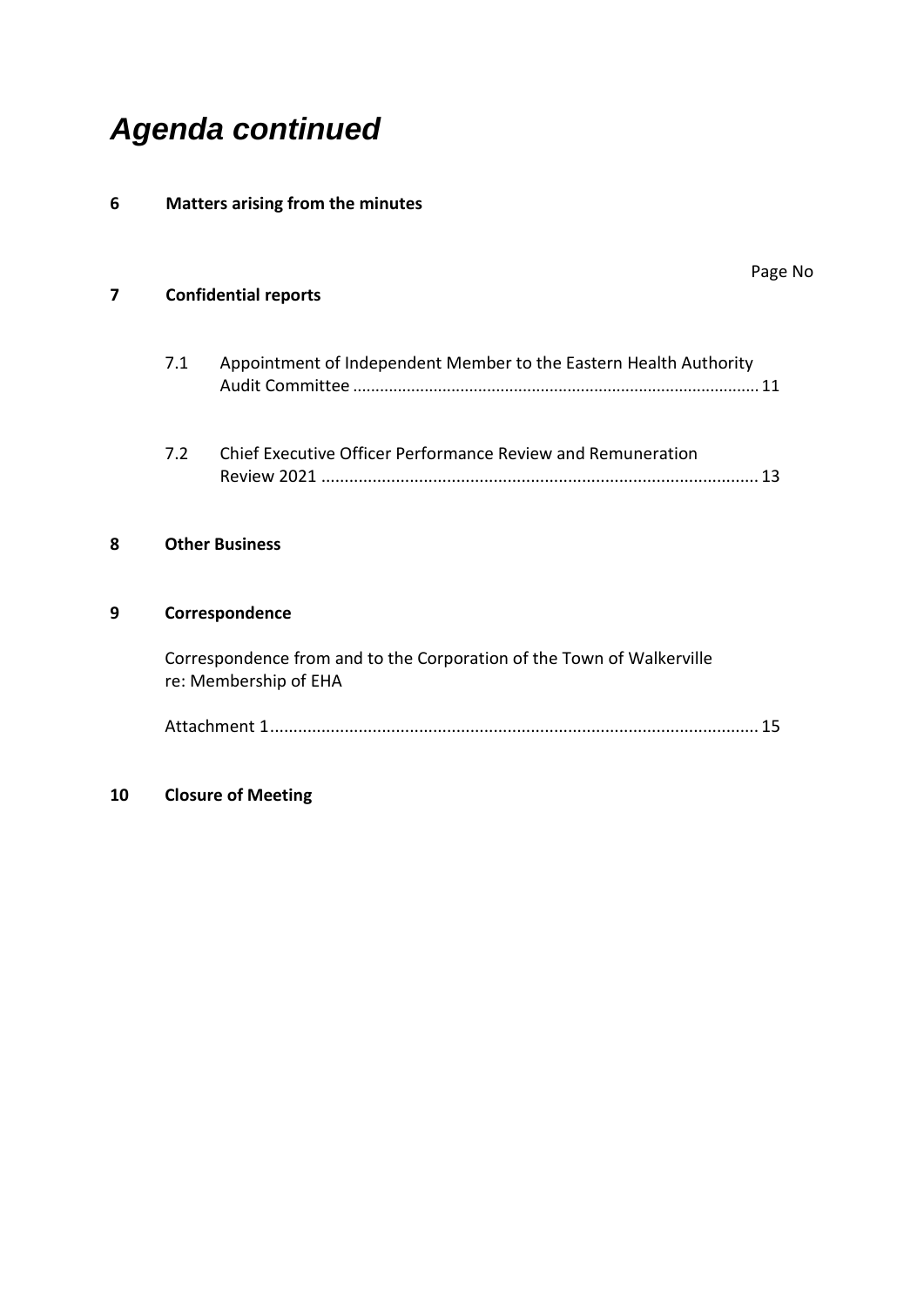#### **CEO Indication under Clause 3.4(e) of the Eastern Health Authority Charter**

Notice is hereby given in accordance with Clause 3.4(e) of the Eastern Health Authority Charter that the information and matters contained in the following documents related to item 7.1 - 'Appointment of Independent Member to the Eastern Health Authority Audit Committee' may, if the Board of Management so determines, be considered in confidence under Clause 3.10(b) of the Eastern Health Authority Charter and Part 3 of the *Local Government Act 1999* at item 7.1 - (Appointment of Independent Member to the Eastern Health Authority Audit Committee) of the Agenda for the Meeting of the Board on 25 May 2022 on the grounds set out at Section 90(3)(a) of the *Local Government Act 1999*.

Mioni

**MICHAEL LIVORI**  CHIEF EXECUTIVE OFFICER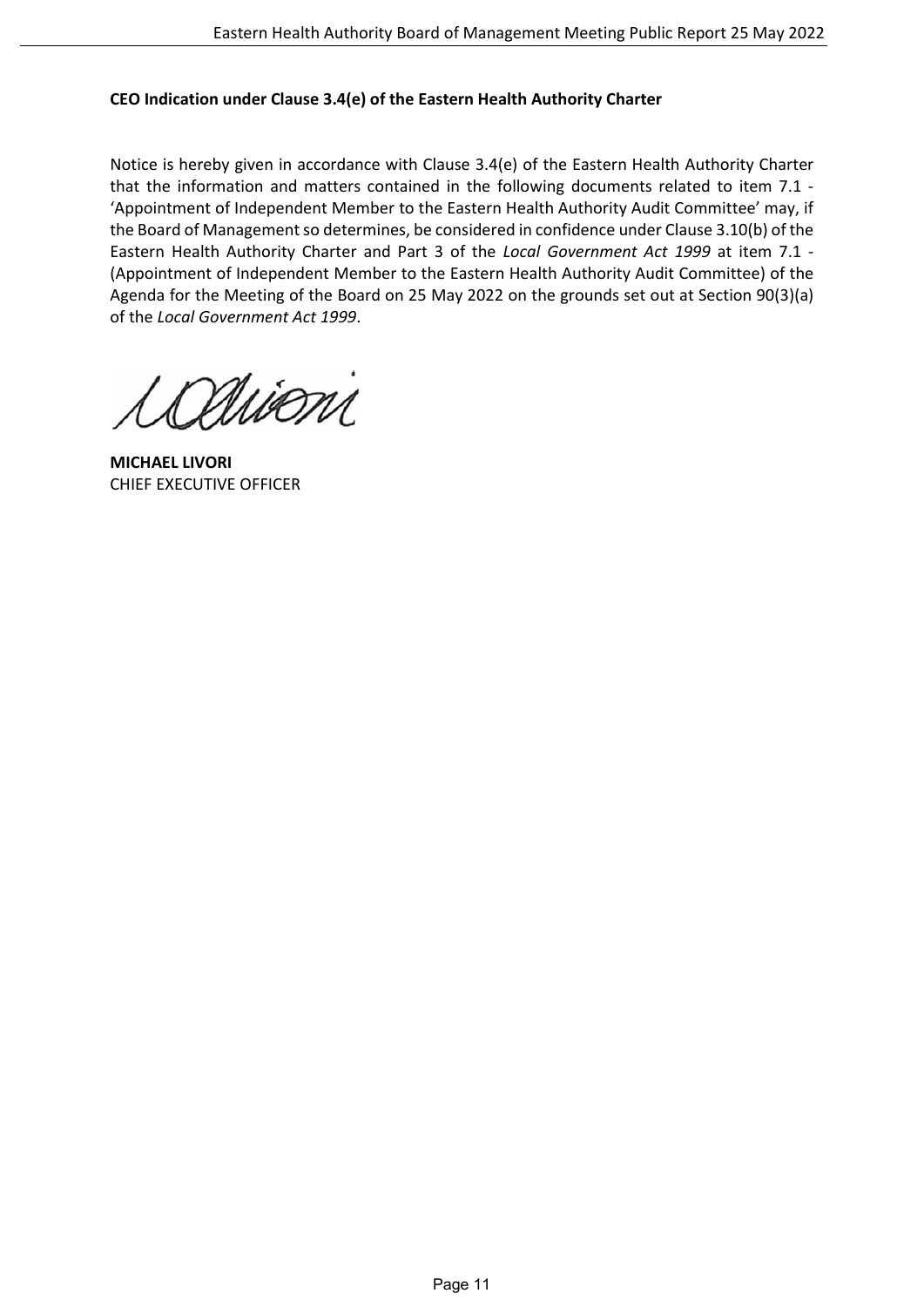#### **7.1 APPONTMENT OF INDEPENDENT MEMBER OF THE EASTERN HEALTH AUTHORITY AUDIT COMMITTEE**

Author: Michael Livori

Ref: AF22/7

#### **RECOMMENDATION 1**

- 1. Pursuant to Clause 3.10(b) of the Eastern Health Authority Charter and Section 90(2) of the *Local Government Act 1999* the Board of Management (Board) orders that all members of the public, except the Chief Executive Officer, be excluded from attendance at the meeting for Agenda Item 7.1 - Appointment of Independent Member to the Eastern Health Authority Audit Committee.
- 2. The Board is satisfied that, pursuant to Section 90(3)(a) of the *Local Government Act 1999*, the information to be received, discussed, or considered in confidence is namely:

Information the disclosure of which would involve the unreasonable disclosure of information concerning the personal affairs of any person (living or dead).

3. Accordingly, on this basis, the Board considers the principle that meetings of the Board should be conducted in a place open to the public has been outweighed by the need to keep the information or matter confidential.

#### **RECOMMENDATION 3**

In accordance with Clause 3.11(c) of the Eastern Health Authority Charter the Board of Management (Board) orders that in relation to the Appointment of Independent Member to the Eastern Health Authority Audit Committee Report, all relevant documentation and minutes arising from the report, having been considered by the Board in confidence under Clause 3.10(b) of the Eastern Health Authority Charter and Section 90 (3)(a) of the Act be kept confidential and not available for public inspection on the grounds that it involves information the disclosure of which would involve the unreasonable disclosure of information concerning the personal affairs of the applicants.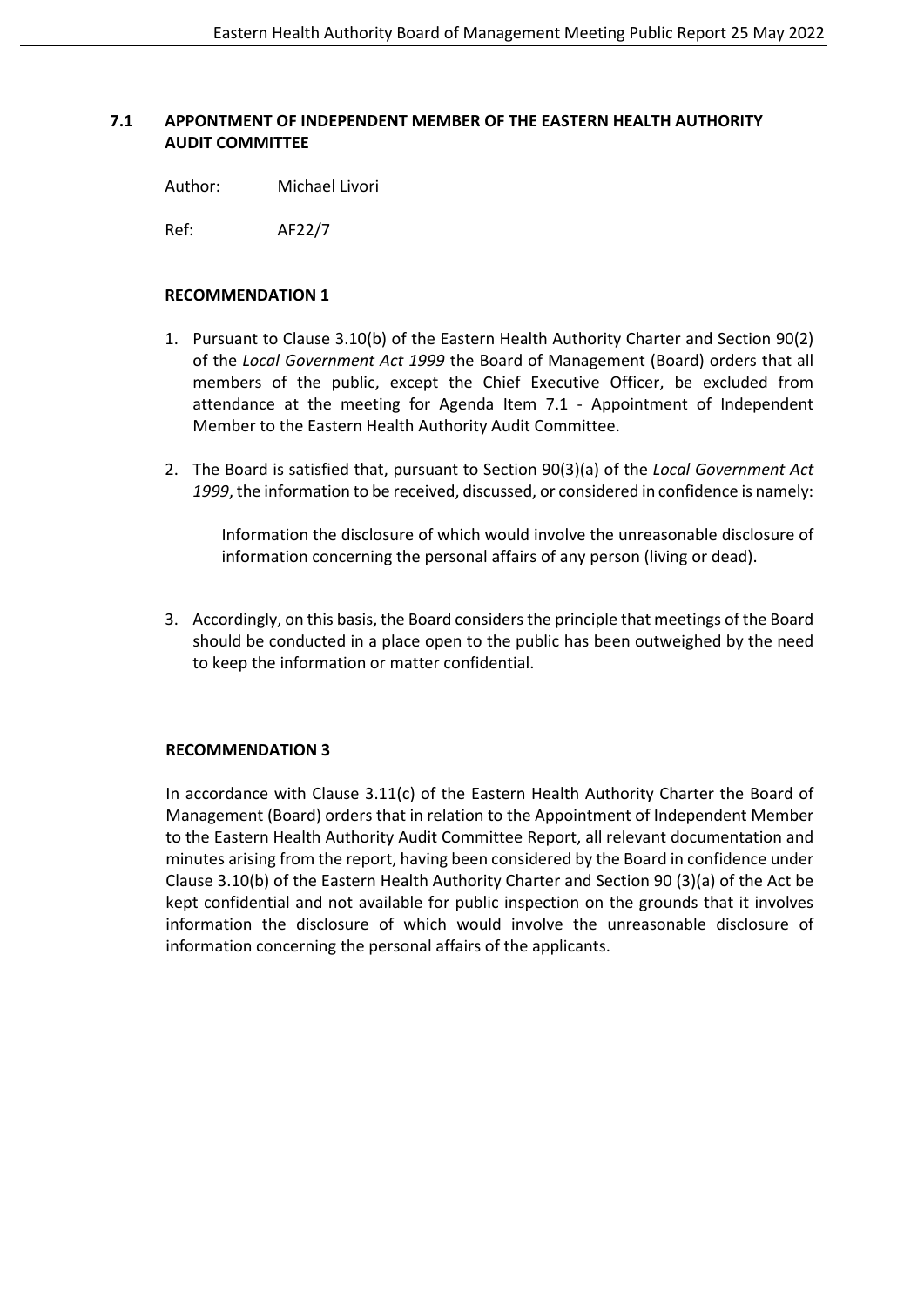#### **CEO Indication under Clause 3.4(e) of the Eastern Health Authority Charter**

Notice is hereby given in accordance with Clause 3.4(e) of the Eastern Health Authority Charter that the information and matters contained in the following documents related to item 7.2 - 'Chief Executive Officer Performance Review and Remuneration Review' may, if the Board of Management so determines, be considered in confidence under Clause 3.10(b) of the Eastern Health Authority Charter and Part 3 of the *Local Government Act 1999* at item 7.2 - (Chief Executive Officer Performance Review and Remuneration Review) of the Agenda for the Meeting of the Board on 25 May 2022 on the grounds set out at Section 90(3)(a) of the *Local Government Act 1999*.

Mioni

**MICHAEL LIVORI**  CHIEF EXECUTIVE OFFICER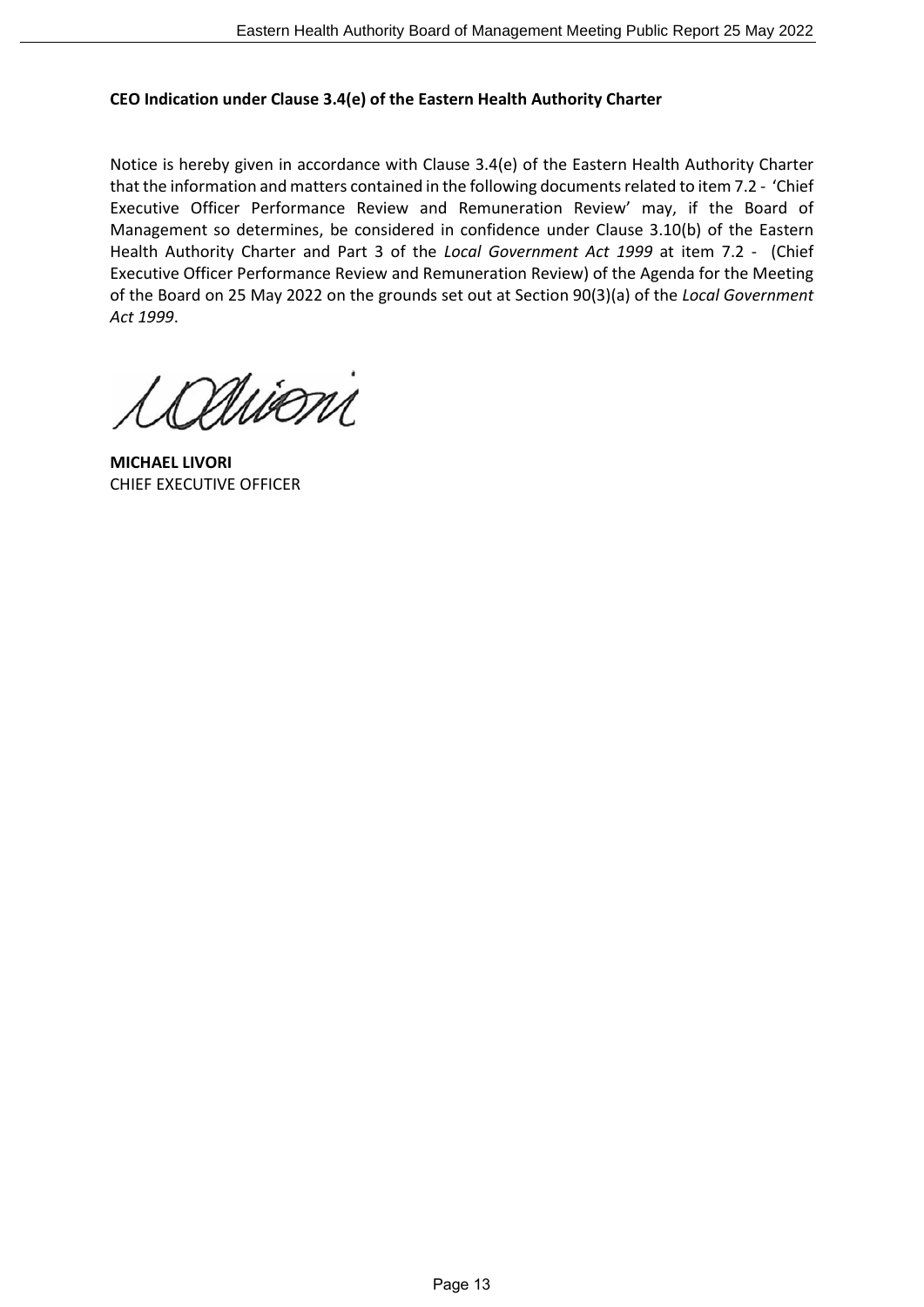#### **7.2 CHIEF EXECUTIVE OFFICER PERFORMANCE AND REMUNERATION REVIEW**

- Author: Cr Peter Cornish Chair CEO Performance Review and Remuneration Committee
- Ref: AF11/327

#### **RECOMMENDATION 1**

- 1. Pursuant to Clause 3.10(b) of the Eastern Health Authority Charter and Section 90(2) of the *Local Government Act 1999* the Board of Management (Board) orders that all members of the public, except the Chief Executive Officer be excluded from attendance at the meeting for Agenda Item 7.2 - Chief Executive Officer Performance Review.
- 2. The Board is satisfied that, pursuant to Section 90(3)(a) of the *Local Government Act 1999*, the information to be received, discussed or considered in confidence is namely:

information the disclosure of which would involve the unreasonable disclosure of information concerning the personal affairs of a person, being the performance and remuneration of the Chief Executive Officer.

3. Accordingly, on this basis, the Board considers the principle that meetings of the Board should be conducted in a place open to the public has been outweighed by the need to keep the information or matter confidential.

#### **RECOMMENDATION 3**

In accordance with Clause 3.11(c) of the Eastern Health Authority Charter the Board of Management (Board) orders that in relation to the Chief Executive Officer Performance and Remuneration Review Report, all relevant documentation and minutes arising from the report, having been considered by the Board in confidence under Clause 3.10(b) of the Eastern Health Authority Charter and Section 90 (3)(a) of the Act be kept confidential and not available for public inspection on the grounds that it involves information the disclosure of which would involve the unreasonable disclosure of information concerning the personal affairs of the Chief Executive Officer. This order is to remain in place until the Chief Executive Officer ceases employment with the Eastern Health Authority.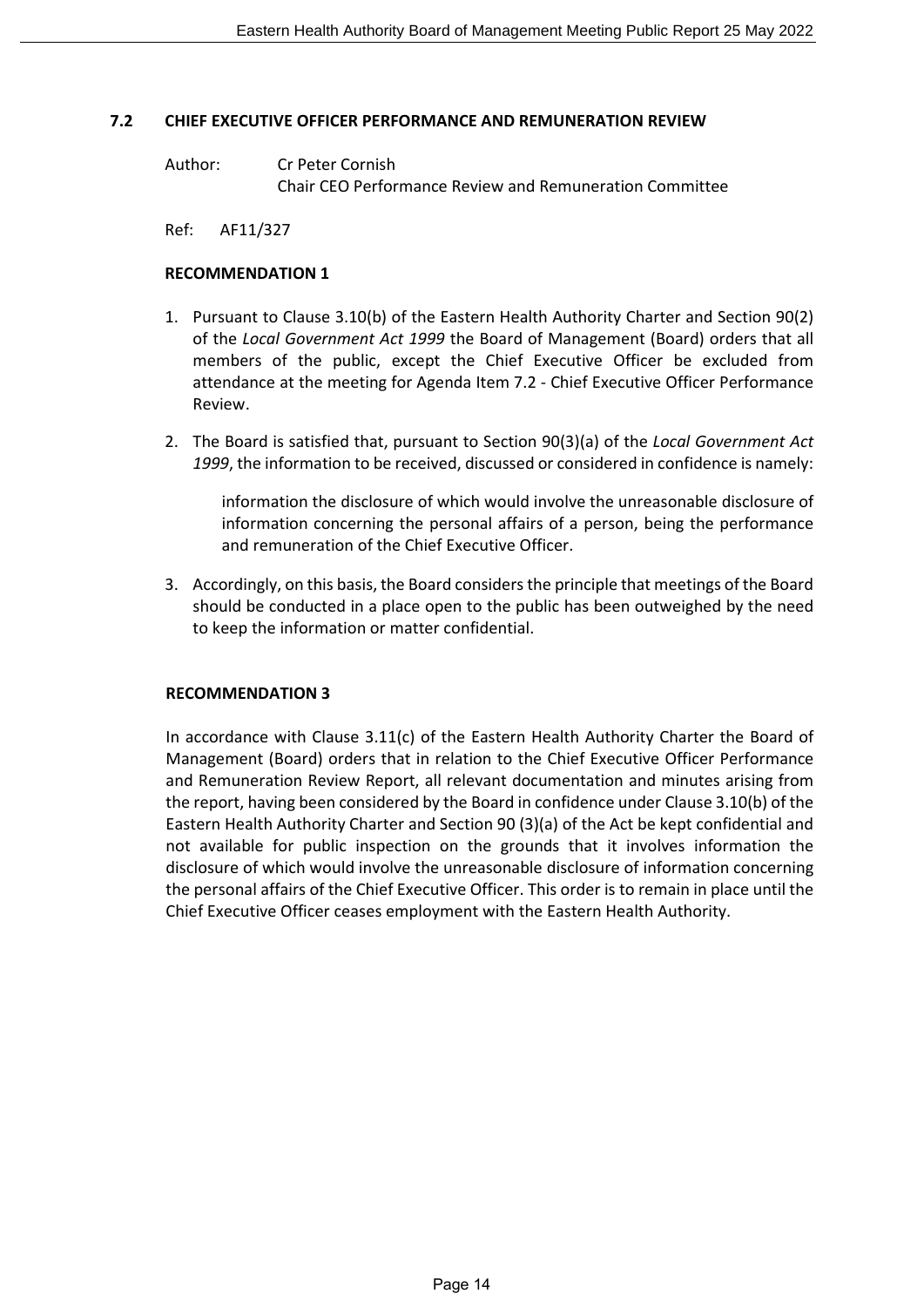# **9 - Correspondence**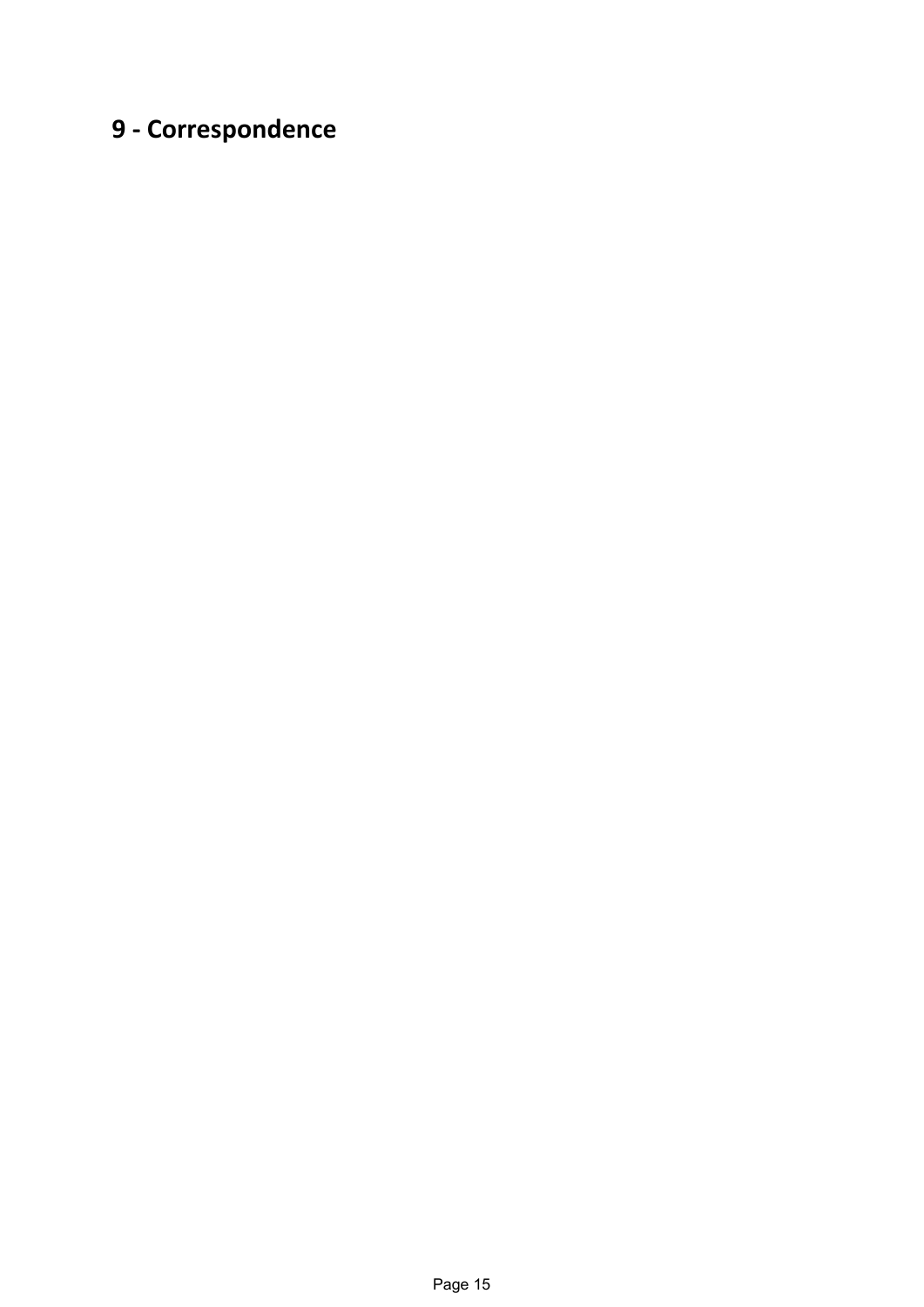

#### **The Corporation of the Town of Walkerville**

ABN 49 190 949 882 66 Walkerville Terrace, Gilberton SA 5081 PO Box 55, Walkerville SA 5081

File Number: 40.98.2.9 Contact Officer: Joshua Bowen - Group Manager Planning, Environment, Regulatory & Customer Service

Telephone: (08) 8342 7100 Facsimile: (08) 8269 7820 Email: walkerville@walkerville.sa.gov.au www.walkerville.sa.gov.au

6 May 2022

Mr Michael Livori Eastern Health Authority 101 Payneham Road, St Peters SA 5069

**Via Email:** MLivori@eha.sa.gov.au

Dear Michael,

#### **Re: Council decision regarding Membership of Eastern Health Authority**

At Councils Ordinary Meeting held on the 19 April 2022 Council considered a report detailing the next steps relating to the Town of Walkerville remaining a Constituent Council of the Eastern Health Authority. The following was resolved;

#### *CNC273/21-22*

*That Council rescind Point 2 (only) of Resolution CNC387/20-21 from 17 May 2021 which reads:*

*The Council resolves to withdraw as a Constituent Council from the Eastern Health Authority (EHA), in accordance with clause 9.2 of the EHA Charter;*

*and in lieu thereof endorse the following;*

*That Council;*

- resolves to remain a Constituent Council of the Eastern Health Authority (EHA);
- instructs Administration to write to the CEO of EHA confirming the withdrawal of *the Town of Walkerville's intention to withdraw notice (the Notice); and*
- instructs Administration to write to Eastern Health Authority and Constituent *Councils advising of its decision to formally withdraw the Notice and remain a Constituent Council within EHA.*

#### *CARRIED*

Please take this letter as the formal acknowledgement of Council's decision to withdraw the Notice and remain a constituent Council of the Eastern Health Authority.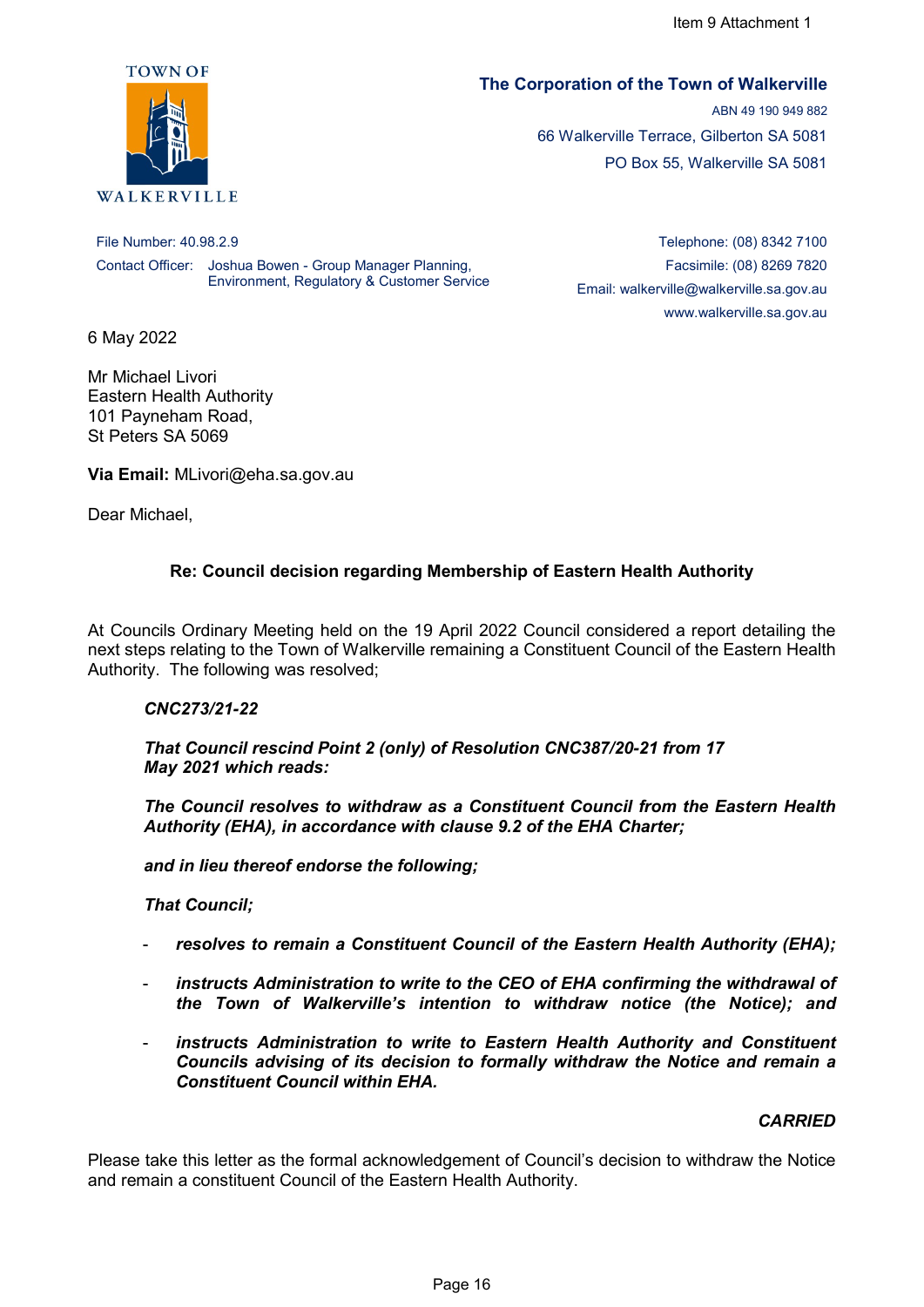I invite you to contact Joshua Bowen, Group Manager Planning, Environment, Regulatory and Customer Services on 0411 840 244 should you have any questions.

Yours sincerely<br>After

Scott Reardon Acting Chief Executive Officer